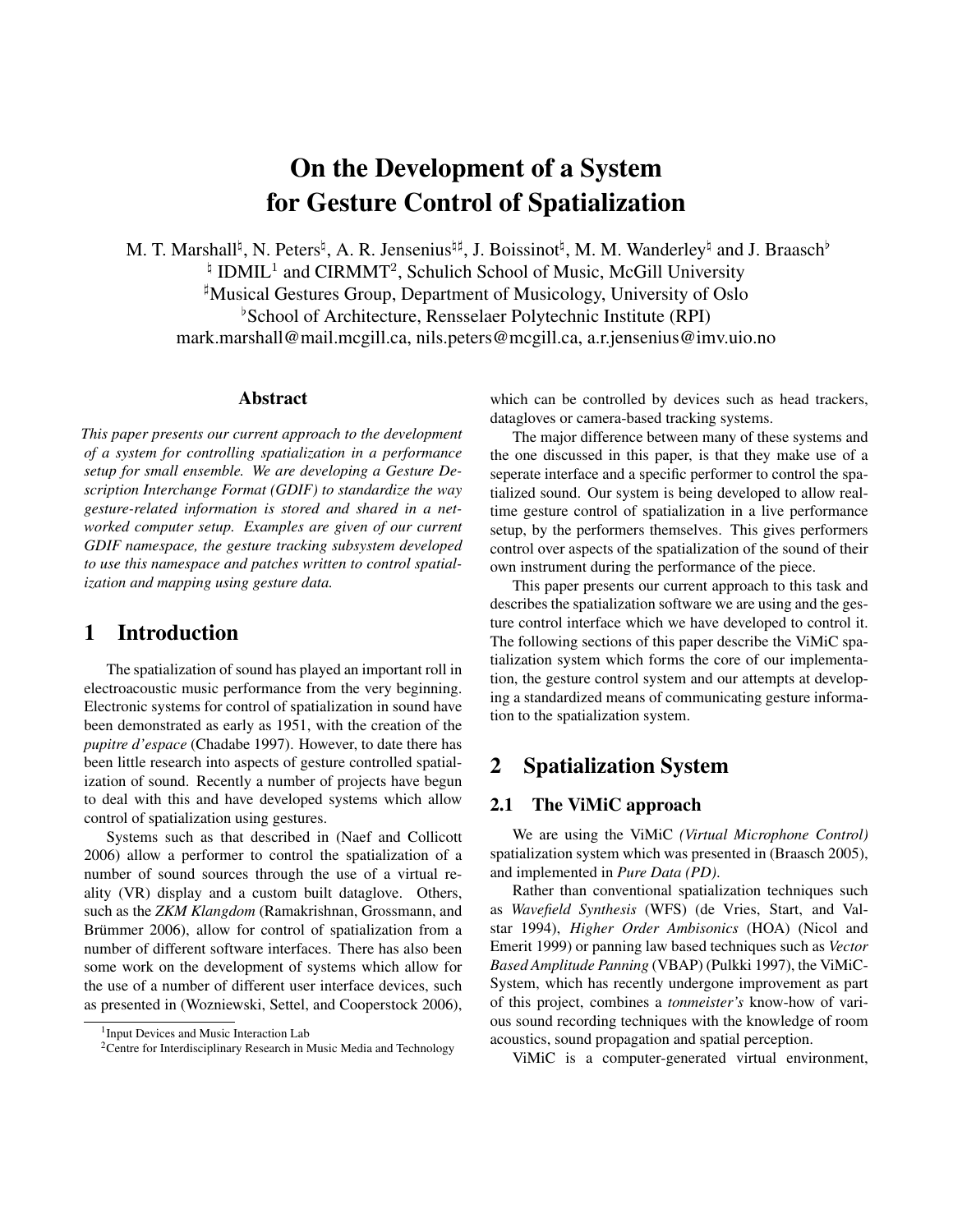where gains and delays between a virtual sound source and virtual microphones are calculated according to their distances and the axis orientations of the microphone directivity patterns. Besides the direct sound wave, a virtual microphone signal also contains early reflections and an adequate reverberation tail. This depends both on the sound absorbing and reflecting properties of the virtual surfaces and on the geometry of the virtual enclosed space. Sound sources and microphones can be spatially placed and moved in 3D as desired.

The system architecture was designed to comply with the expectations of audio engineers, and to create sound imagery similar to those associated with standard sound recording practice.

There are a number of adjustable parameters, all of which are normalized between zero and one, which can affect this auditory virtual environment, including:

- Position of the sound sources [X,Y,Z]
- Radiation patterns of the sound sources
- Ratio of direct and reverberant sound
- Absorption properties of the walls
- Room size [X,Y,Z]
- Position of the microphones [X,Y,Z]
- Directivity patterns of the microphones (continuously adjustable from omni via cardio to figure of 8)

In addition to these low-level parameters, we have implemented a set of "higher level" parameters which are translated into low level operations. These make it possible to control the ViMiC system in a more intuitive and musical way, and include:

- Movements of the sound sources
	- Rotation [centrepoint, radius, speed, direction]
	- Orientation of radiation patters
	- Stereo spread of a 2 channel sound source
	- Ballistic curves [mass, gravitation, initial energy, ignition angle
	- Boomerang curves
	- Pendular movements [mass, gravitation, pendular length, starting & centre point]
	- Artificial life algorithms
- Movements of grouped microphones
	- Rotation

#### – Radius of the grouped microphone array

Figure 1 shows the ViMiC Visualization software in a setup of eight microphones and two sound sources.



Figure 1: ViMiC Visualization: two sound sources *(red spheres)* and a virtual microphone array *(smaller, blue squares)*

#### 2.2 ViMiC-remote

To ensure system stability it is advisable to seperate the user interface from the audio rendering algorithms in low latency applications. For this reason a convenient GUI was designed which allows control of all the parameters through a VST plugin. Together with a digital audio workstation (e.g., Steinberg Nuendo) it allows easy synchronization and storage of spatialization data along with the unprocessed, anechoic audio material (e.g. allowing storage of the trajectories of sound sources). Communication between the VST plugin and the ViMiC System is done using Open Sound Control (OSC) messages over UDP. This facilitates better temporal accuracy when controlling many parameters simultaneously and it makes it possible to communicate with other OSCcompatible interfaces.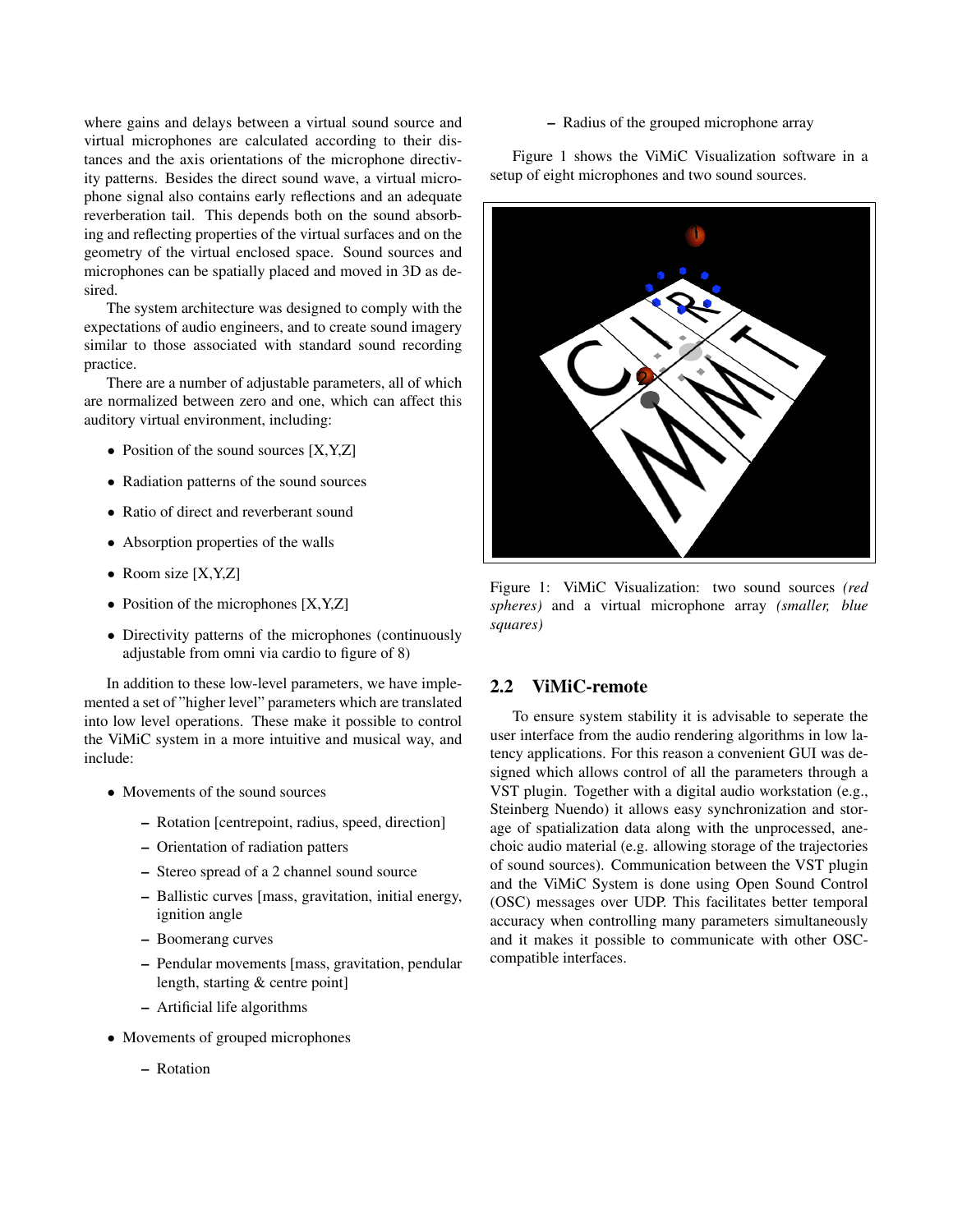## 3 Description of the Gesture Tracking System

In our current setup we are using a Polhemus Liberty electromagnetic tracker with a speed of up to 240 Hz per sensor for 8 sensors and an accuracy of 0.03 mm for X, Y, Z position and 0.15° for orientation. In this current system the user has to wear wired sensors on the body points that are to be tracked. Figure 2 shows the Polhemus Liberty system, including base station, transmitter and receivers.



Figure 2: A user in the process of using the spatialization system, the visualization system (background) and the tracker hardware (inset)

#### 3.1 System architecture

Figure 3 shows the overall system architecture for our implementation. The host computer communicates with the Liberty over a USB connection. Raw data is received from the Liberty at a rate of 240 updates per second for each sensor. This data gives the position and orientation of each of the sensors with 6 degrees-of-freedom. This raw data is then used in the calculation of further levels of data, such as the bodyrelated data and the metadata described in section 4. Data is also read by the host system from other sensors, such as pressure tiles and accelerometers, which may also be used to track the users' motion.



Figure 3: Sketch of the data flow inside the system

Once all calculations have been made, the data is formatted into a number of different OSC messages and broadcast using IP multicast, which is a method whereby a message can be sent simultaneously to several computers, instead of singly to one computer.

Each level of data is sent to a different multicast group. Client machines may subscribe to one or more of these groups, allowing them to receive only the data which they require. Each machine then uses this data to perform its specific task. In our particular implementation the messages are currently all being used by the spatialization and visualization system, but the capability exists for other systems to access the data.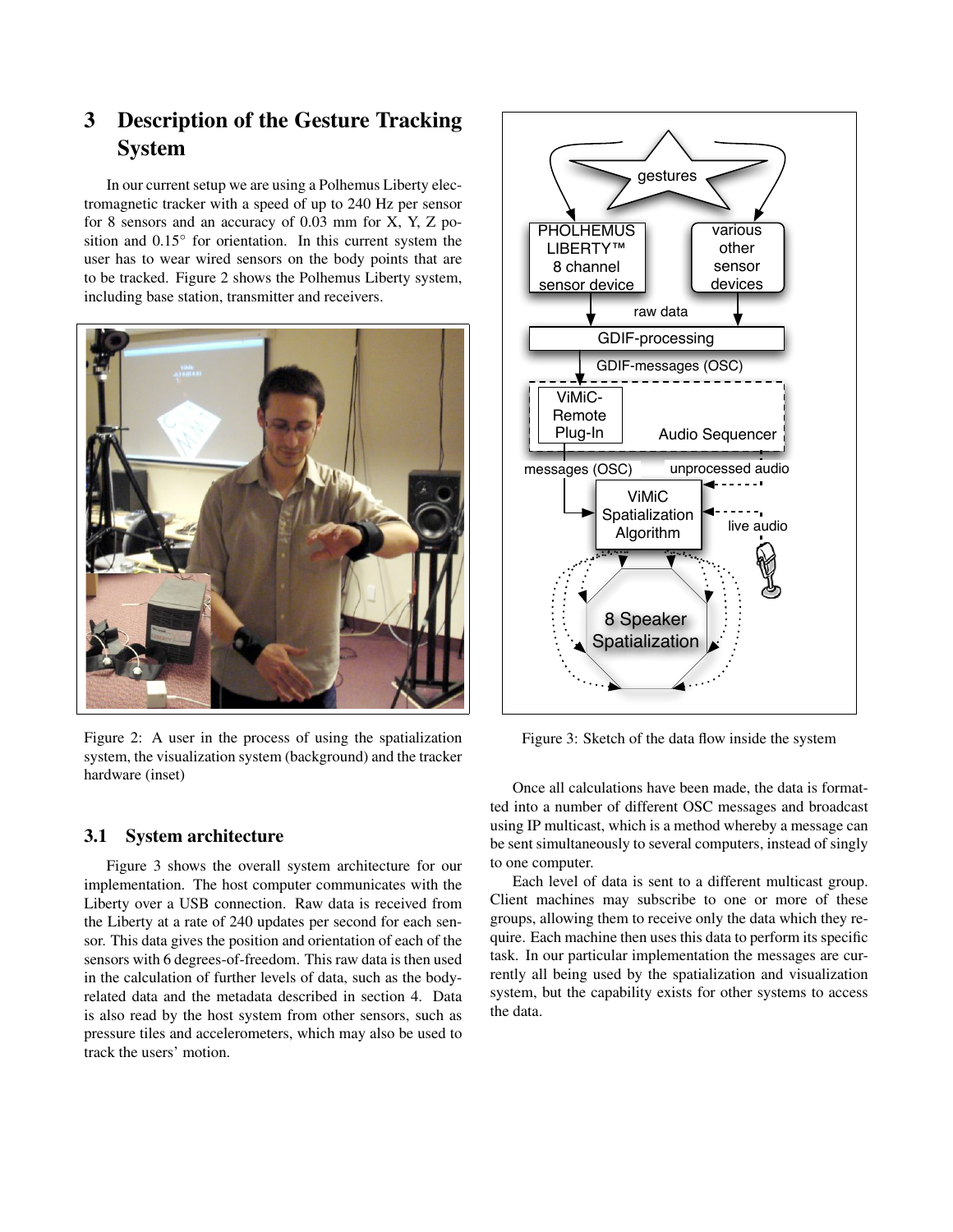#### 3.2 Host implementation

The program to communicate with the Liberty, format and send the messages was originally implemented in *Python*, but is currently being ported to *C++*. Along with receiving the data and formatting the messages for transmission, this program performs a number of other useful functions, including:

- Scaling To allow for easier use of the data and to dispense with any issues which might arise from the units of measurement in use, all data is scaled to a [0 1] range.
- Clipping When a Liberty sensor moves outside of the range of the transmitter, the position data received from the system inverts. To avoid this, once a sensor is detected as having left the range of the transmitter, its previous valid position is resent until the sensor re-enters the transmitter's range.
- Smoothing The Liberty system updates all the position and orientation data of each sensor 240 times per second. Coupled with the system's high resolution (down to 0.038 mm) this can lead to a high rate of change for the data even when the sensors are perceptually static. In order to reduce some of the load on the client systems, some smoothing is applied to the data so that only significant changes in the data are recorded.

After the neccessary calculations and other functions have been performed, the data is formatted into a number of OSC messages and sent to a specific multicast group and port combination so that they may be read by the client systems.

#### 3.3 Client implementation

Client systems have been implemented in *PureData (PD*) and *Max/MSP*. The latter natively supports subscription to an IP multicast group, but this was not the case in PD. We therefore extended the *dumpOSC* object to take a multicast group and port number as its parameters, so that it is possible to subscribe to the specified group and allow the client system to receive the messages from the Liberty system. The client system discussed in section 2 makes use of this object to receive information from the host system.

Once the client system has subscribed to the necessary multicast groups, it will begin to receive the data from the host system. This data can then be used to control aspects of the client system. As all the data sent by the host system is normalized, it can easily be scaled and mapped to control parameters of the client system.

#### 3.4 Host control system

A host control system is currently being implemented to allow users to specify which data they would like their client system to receive from the host. This system is being implemented in *C++*, with a HTML-based front end. Apart from the three main streams of GDIF-data, this will allow users to create additional streams of data, made up of a combination of the various data gathered from the Liberty or calculated by the system. They may then specify which multicast group and port this data will be sent to. This allows applications to receive only the exact data that they require from the host system in order to operate correctly.

The control system communicates with the host system over the network. This allows control of the host system from the client machine or other machines. Requests to the host consist of a list of parameters, a multicast group address and a port number. On receiving this data the host system will create a new socket and subscribe it to the specified multicast group address and port. Once this is completed it will begin sending the requested data to this group, where it can be accessed by the client systems.

Currently the aim of this system is to allow client systems to select to receive a subset of the processed data, which would help reduce bandwidth requirements. However, in future versions it might be possible to allow the client systems to define and request new forms of processed data, based on manipulation of some of the existing data which is extracted by the host system.

## 4 Towards a GDIF Namespace

As presented in (Jensenius, Kvifte, and Godøy 2006), we are developing a Gesture Description Interchange Format (GDIF) for standardizing gesture related information. In our research we typically use a number of different devices, tools and methods when studying gestures, everything from motion capture with infrared and electromagnetic tracking systems, to commercial MIDI controllers and new interfaces for musical expression. At the moment there are no standards for storing and sharing such information, and this makes it difficult when working on collaborative projects both within research groups and between institutions.

The Sound Description Interchange Format (SDIF) has emerged as a standard for storing the results of audio analysis (Wright, Chaudhary, Freed, Wessel, Rodet, Virolle, Woehrmann, and Serra 1998; Schwarz and Wright 2000), and we see the need for a similar standardized way of storing movement-related information. Working with a uniform set of descriptors could greatly facilitate the process of developing performance systems, since different types of sensors and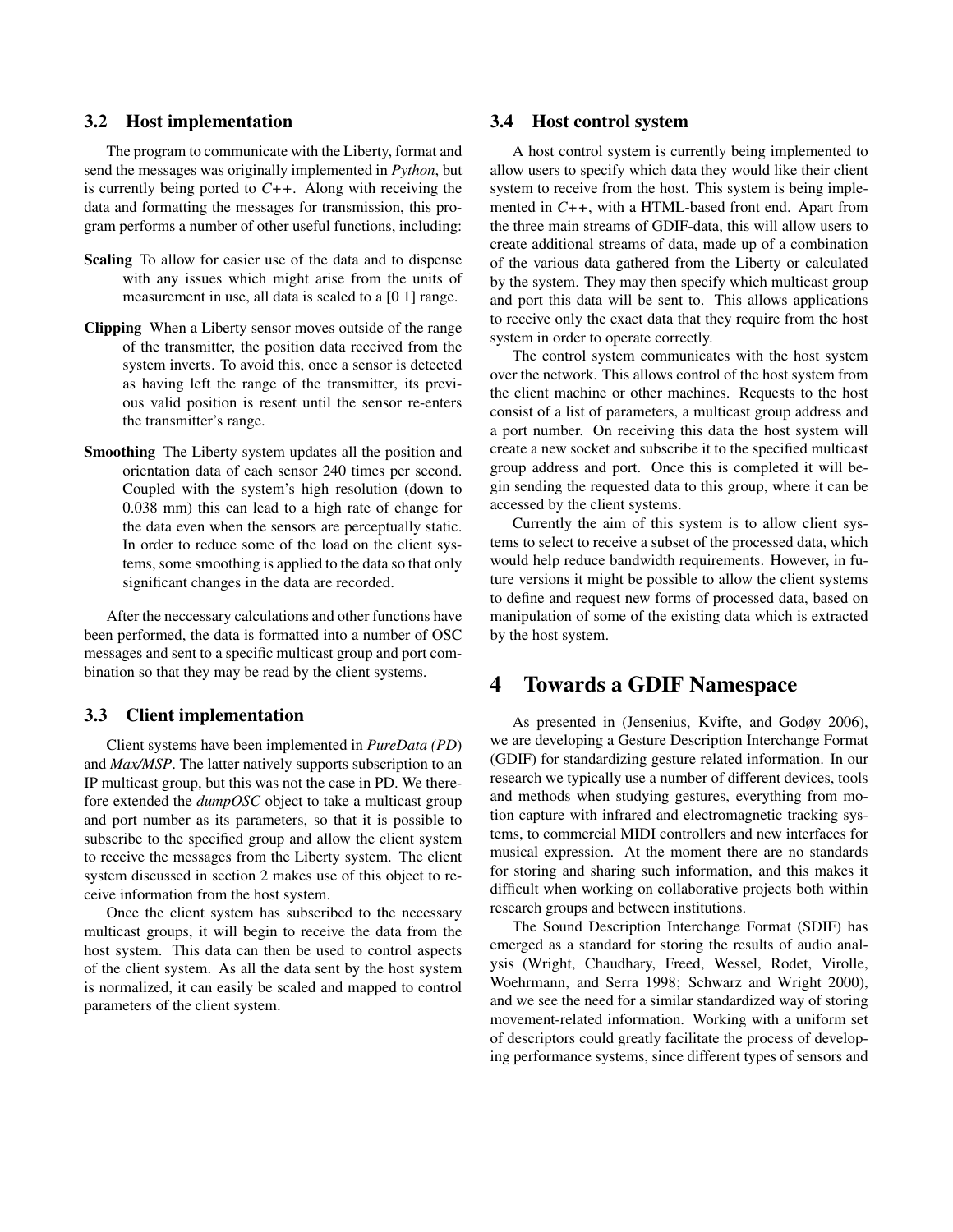motion capture systems could be swapped without having to change the gesture-sound mappings. This, of course, requires a set of movement descriptors that are intuitive, general and consistent.

Attempts have been made to move towards uniform namespaces using Open Sound Control (OSC) for gesture information (such as (Wright, Freed, Lee, Madden, and Momeni  $2001$ ) and recent discussions in the OSC community<sup>1</sup>), but there does not seem to be any consensus on how to actually describe such information. One of the reasons for this might be the focus on technical parameters (e.g. raw input from sensor systems) rather than motion *qualities*.

In the spatialization project, we separate the movement related data into three categories:

- Raw data Unprocessed data coming from sensing devices (Polhemus Liberty electromagnetic tracker, accelerometers and floor pressure sensors)
- Body data Information about orientation and motion of the body, and limb motion in relation to the body
- Meta data Information about general motion qualities, such as perceptual intensity

The following sections discuss how these data can be implemented as a GDIF OSC namespace.

#### 4.1 Raw data

Even though we never use raw data from the various sensor devices directly without doing some kind of preprocessing, they are kept as is for reference and later playback. The raw data coming from the Polhemus is formatted as a string containing information about the absolute position (x, y, z) and azimuth, elevation and roll (az, el, rl) of the sensor in relation to the transmitter. The general format is:

/device/sensor <x y z az el rl>

which would give messages like:

/liberty1/s1 0.4 0.1 0.8 -1.2 0.2 0.7

Notice that each device is given a unique name to allow for using multiple devices at the same time. Using lists of data rather than separate messages (e.g. /liberty1/s1/x 0.4) reduces readability of the stream, but saves bandwidth.

Similarly, data from other types of sensors are formatted as:

/interface/sensor/type <value>

which would give the following message for a sensor tile (foot pressure) connected to our  $AVR-HID<sup>2</sup>$  sensor interface:

/avr hid1/tile1/pressure 0.9

The namespace can be expanded to include any other type of device, sensor interface and sensor. The idea is that all the raw data from all the devices used in a setup should be available everywhere on the network at any time. Since the raw data messages are communicated on a separate port in the multicast setup, the messages will not have to be parsed by the computers that are only interested in for example the body-centred data.

#### 4.2 Body-centred data

Various devices and sensor interfaces all have different ranges, resolution and reference points, and this makes it necessary to do a lot of pre-processing on the data before they can be useful for mapping purposes. To allow for a more intuitive mapping process, we are interested in formatting the data with a focus on the body, since this is usually the point of departure when talking about gestures with performers. We are here exploring a combination of biomechanical properties, and concept's developed from Laban's *effort* theory (Laban and Lawrence 1947) and Bartenieff fundamentals (Hackney 2000), which have been successfully applied to musical gesture analysis (Campbell, Chagnon, and Wanderley 2005).

The first part of a body-centred system, is to define general body parameters like orientation in relation to the speaker setup, and the person's weight transfer and overall quantity of motion. These can be calculated from a Polhemus sensor positioned in the lower back (*lumbar*) of the person, and can be represented as:

```
/body1/position <angle>
/body1/weight/horizontal <value>
/body1/weight/sagittal <value>
/body1/motion <value>
```
All other values in the system will be calculated in relation to the reference point and the values representing the main body. Thus performed gestures will be independent of the body's orientation and position in the physical space, which resembles how we generally think about gestures (except pointing gestures).

In the current setup we are only using two other sensors, on the outside of each hand. Since we often think about the left and right halves of our body as two similar and mirrored sides, we have chosen to use two mirrored coordinate systems for the two sides (see Figure 4). A positive *movement space* is defined for each hand in the forward, upward, outward quadrant, where most of the movement typically takes place. So both arms will give positive values when moving outwards, to the front and upwards and negative values when moving inwards, to the back and downwards. The namespace is formatted like:

/body/part/side <x y z az el rl>

which will give messages like:

/body1/arm/left 0.4 0.5 0.4 0.5 0.5 0.5

<sup>1</sup>http://www.opensoundcontrol.org

<sup>2</sup> see http://www.music.mcgill.ca/ marshall/projects/avr-hid/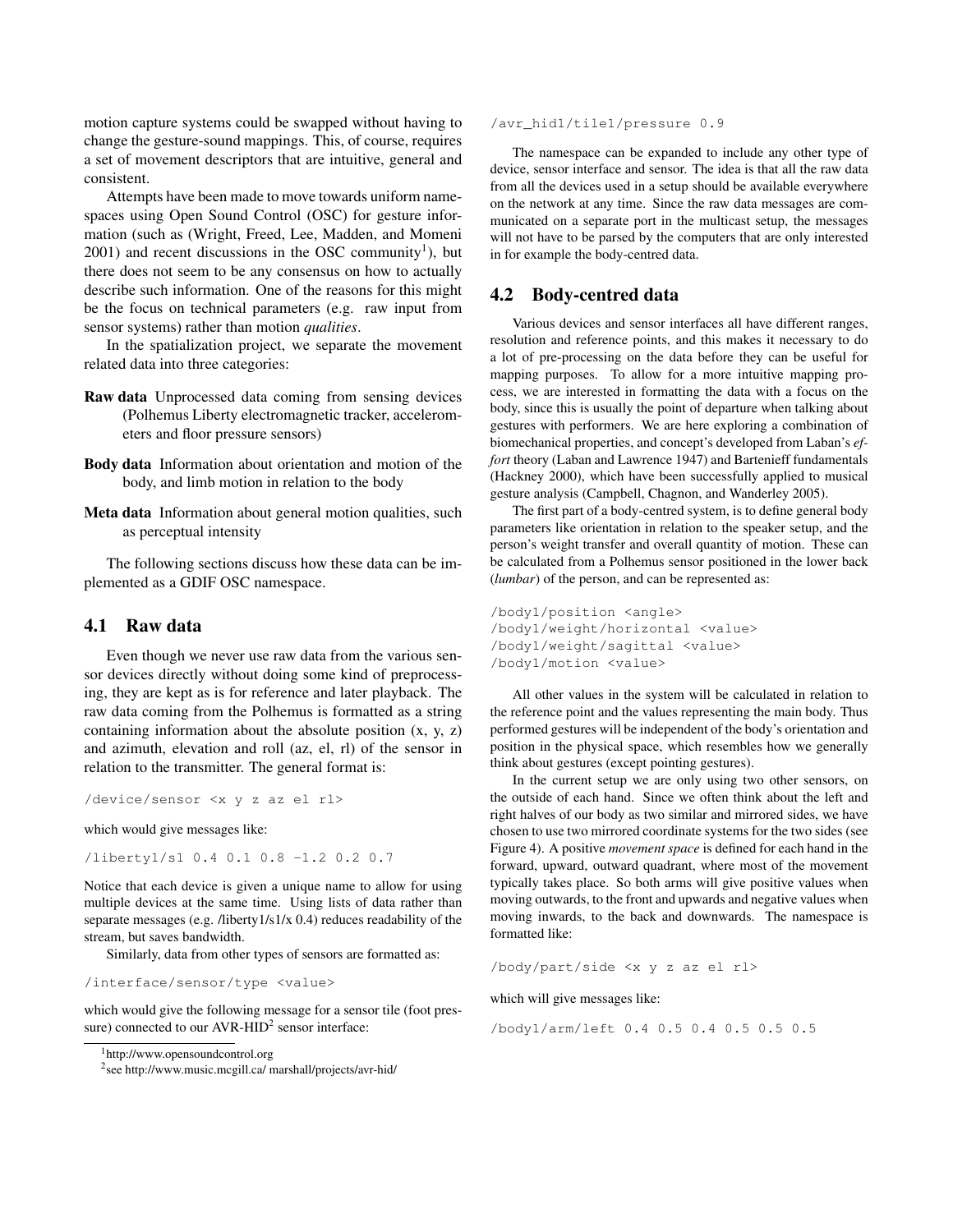

Figure 4: Sketch of our human-focused namespace, where the body is split in two, and two positive quadrants are defined on either side.

Each person is given a unique identifier (e.g. body1 or Paula), so that it is possible to use multiple performers in a setup.

The system will be expanded with more sensors (e.g. on head and feet) and other types of motion descriptors will be added, like quantity of motion for each hand and distance between hands, as well as other body parts, e.g. head. These can be used to find the *kinesphere* (i.e. maximum possible expansion) of the person by storing information about maximum positions of the hands. This can again be used to calculate a running measure for *expansion/contraction index* based on the relation between the current position of the sensors in relation to the kinesphere.

#### 4.3 Metadata

Both the raw data and body-centred data described above are focusing on specific sensors or body parts of a performer. However, musicians, composers and dancers often describe motion in broad terms like *intensity*, or they use metaphors or refer to emotional qualities (Camurri, De Poli, Leman, and Volpe 2005). We are interested in also describing some of these types of data. Currently we have only implemented intensity, by looking at the overall quantity of motion of hands in relation to the reference point:

```
/meta/intensity <value>
```
Other meta level descriptors will be added during the testing and evaluation sessions with performers.

## 5 Conclusion

We have described our current approach for gesture control of sound spatialization. The idea is to create a flexible setup where various sensing devices can communicate with different sound processing modules running in a large networked computer setup.

The general GDIF OSC namespace we are currently developing makes it easier to map (and remap) gesture data to parameters in the ViMiC Spatialization system. From the technical point of view there are no limits regarding how we can link gesture data to spatialization parameters. The question is what gesture makes sense to control what parameter. As this system is being designed to allow instrumental performers to control some aspects of spatialization of their own acoustic sound during performance we must determine what aspects of the spatialization they should control and what gestures they should use to control them.

As the act of performing with acoustic instuments makes use of a large number of gestures, the possible gestural vocabulary available to control the spatialization system is limited. These gestures must be chosen to allow the performer to control the spatialization system without interfering with the performance of their instrument. Careful analysis of the performers gestures will be required to allow us to determine the optimum mappings for the system. Possible control gestures might include measurement of the performers weight balance (or centre of gravity) to allow them to control parameters through slight swaying of the body. Other possiblities might include the movement of the feet, or for certain instruments the movement of the performer's head.

#### 5.1 Future work

Future work includes:

- Improvements to the host and client implementations and the host control system
- Further development and testing of the current GDIF namespace and inclusion of other sensor devices
- Further development of ViMiC higher level control features
- Examining the available gestures for a number of different instrumental performers to determine suitable control gestures
- Testing and evaluation of the setup in musical performance

## Acknowledgments

This work has been partly funded by grants from the Canadian Natural Science and Engineering Research Council (NSERC), the Norwegian Research Council and the Centre for Interdisciplinary Research in Music Media and Technology (CIRMMT).

## References

Braasch, J. (2005). A loudspeaker-based 3D sound projection using virtual microphone control (ViMiC). In *Convention of the AudioEng. Soc. 118, Barcelona, Spain, Preprint 6430*.